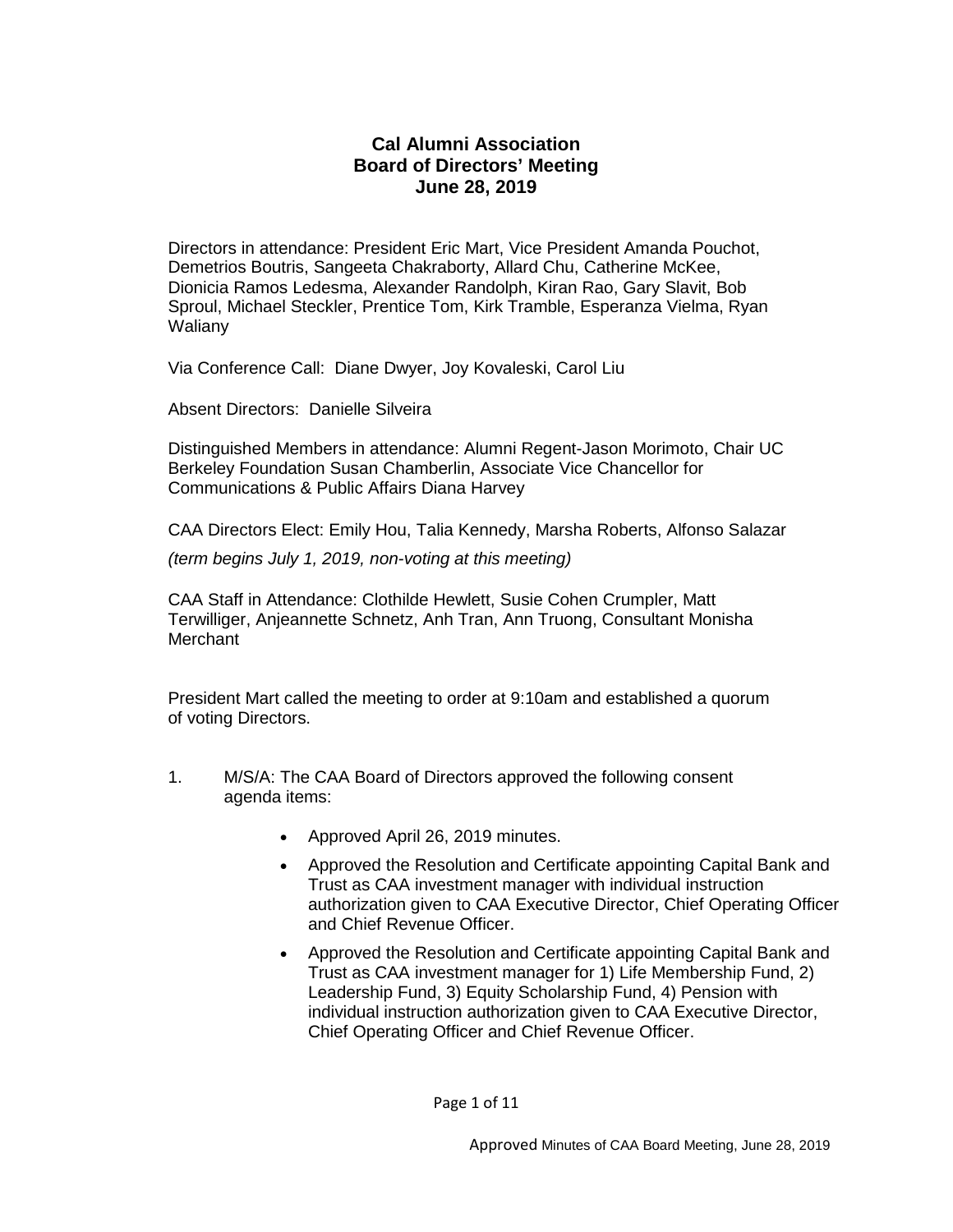## 2. President Report – Eric Mart

Mr. Mart began by welcoming Emily Hou, Talia Kennedy, Marsha Roberts, and Alfonso Salazar who, along with Mo Budak, will begin their official CAA Director term on July 1, 2019. Since there were new Directors joining the Board for the last meeting of the 2018 – 2019 term, he asked everyone around the room to introduce themselves.

Immediately after the last Board meeting in April, representatives of CAA, led by former CAA President Alfredo Terrazas, met with Chancellor Christ and some of her staff and discussed various ways that CAA and *California* magazine could support the campus campaign which is scheduled to launch in 2020. Another issue that was raised was about Alumni House which is one of the buildings on campus that does not meet current building code requirements. As a result, Alumni House, along with other buildings on campus, may be decertified and if that is the case, they cannot be used or occupied any longer.

When Alumni House was originally built, CAA administered a capital campaign to fund its construction. The capital campaign began in 1951 and Alumni House was completed in 1954. Donors were promised a dedicated campus space for alumni. Because the campus is gearing up for a campaign next year, CAA (along with other campus units) are prohibited from launching an independent capital campaign to raise funds for any capital projects to avoid donor confusion and competition. UC Berkeley Foundation Chair Susan Chamberlin noted that the Regents have stated that that buildings that are categorized as "fair" or "poor" in terms of their seismic evaluation, will not be able to be occupied after 2030. If the voters approve the proposed General Obligation Bond in 2020, the campus will allocate its capital portion among those projects that have gone through a long process of application, justification, and rigorous analysis. No campus unit will be allowed to freelance for a capital project, so this is not a uniquely CAA / Alumni House issue. If the measure passes, it would be funding additional to whatever the campaign raises with academic buildings given priority over other structures.

### 3. Finance Report – Demetrios Boutris, Ann Truong

Mr. Boutris noted that CAA is in a solid financial position and is operating on plan. The financial materials that were shared in your packets indicate that CAA is spending less than anticipated primarily due to lower expenses from staff vacancies. The 2018 audit has been completed and staff are working on filing the 2018 IRS Form 990 federal tax return which will be filed in September.

Mr. Boutris is impressed with the way the staff is handling the 2019 mid-year budget reforecast, and they are in the initial planning stages of the 2020 budget. Mr. Boutris encouraged the new members to read the finance materials and bring any questions to Ms. Hewlett, himself or the Chair of the Finance Committee, Ryan Waliany.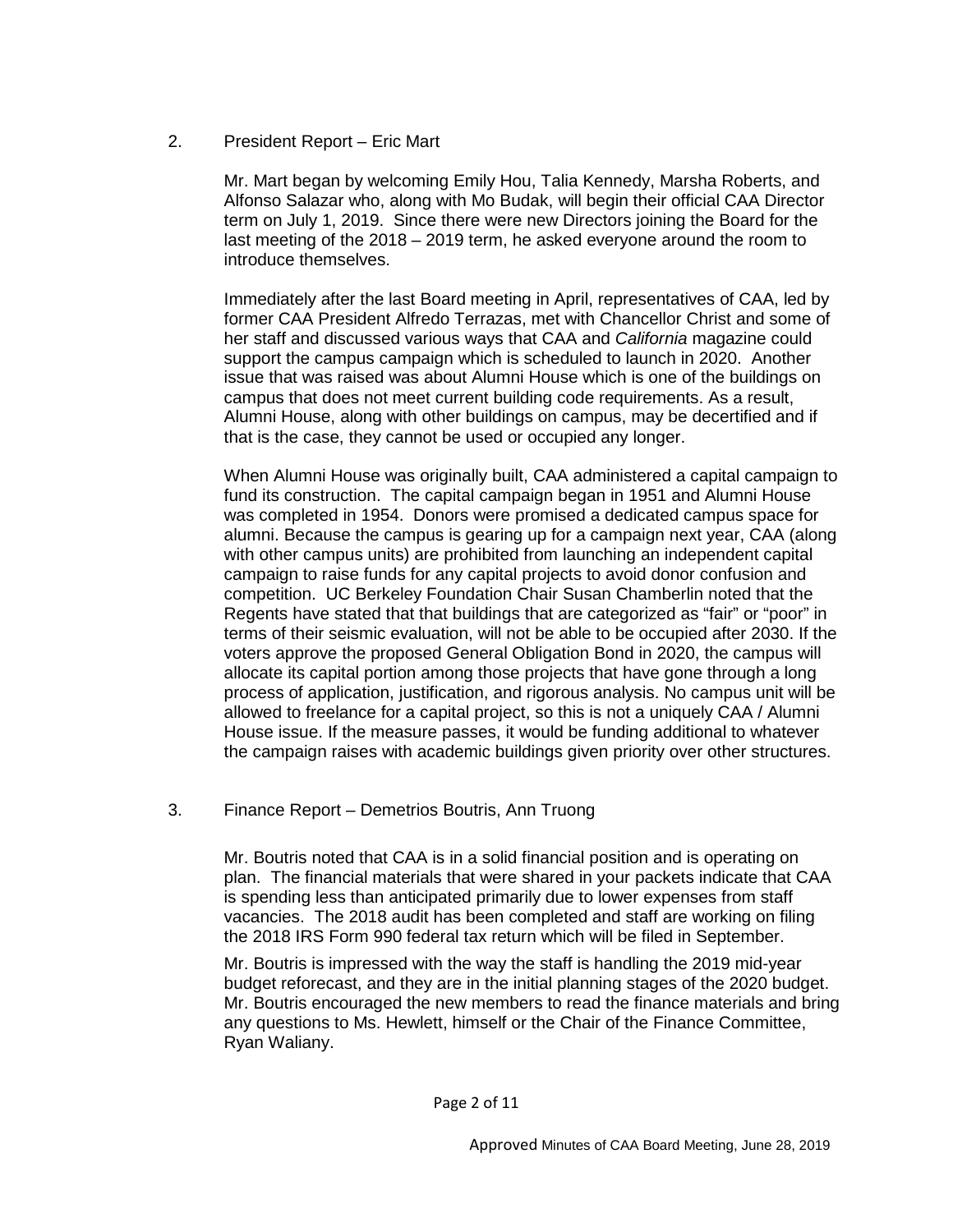4. 2018 Audit Report – Joy Kovaleski, Eleanor Garibaldi, Katherine Djiauw, Auditors, Moss Adams LLP

Ms. Kovaleski apologized for not being able to attend today's meeting in person. She noted that this 2018 Audit Report presentation is an informational overview since CAA's Audit Committee has approved the 2018 audit pursuant to CAA Bylaws. She thanked the Audit Committee members Demetrios Boutris, Allard Chu, Esperanza Vielma, Catherine McKee and Kirk Tramble, along with CAA staff for another outstanding clean audit for 2018.

The Audit Committee worked closely with Moss Adams partner Kinman Tong, and Eleanor Garibaldi. We feel very confident in the work and professionalism shown by all the parties. CAA received the highest rating possible on this second year audit from Moss Adams, it was an unmodified opinion. Today we are reviewing the results with everyone on the Board. There are some new standards that will be adopted moving forward, and all of these details will be included in Ms. Garibaldi's presentation.

Ms. Garibaldi reported that CAA received an unmodified opinion on the 2018 financial statements. This is the highest opinion that Moss Adams can give. Ms. Garibaldi reviewed the Presentation of Financial Statements for Non-Profit Agencies which mainly changed the presentation of CAA's net assets. Unrestricted assets were changed to net assets without donor restrictions and temporary and permanent restricted are now combined into net assets with donor restrictions. So, you will notice the change on your balance sheet. Some other requirements that were implemented in this year's financial statement were the equity and availability disclosure which indicates annual liquidity; basically, funds available within one year from your balance sheet date that are not restricted for any other purposes. We are happy to report that there were no significant difficulties during our audit, nor any uncorrected audit adjustments. There were not any disagreements with management. We do an internal control assessment also as part of the audit and we did not find anything that was a material weakness, nor were there any significant deficiencies noted. There were no material uncertainties related to future events or changing petitions that were noted. We also perform an assessment over fraud and non-compliance as part of our audit, done through inquiries and other procedures to detect fraud, and we did not find any instances of fraud or non-compliance.

### 5. Annual Membership Meeting

A quorum of CAA Members were established and the annual CAA Membership meeting was called to order. Ms. Hewlett stated that pursuant to CAA Bylaws, the CAA Annual Membership meeting is open to all CAA members and it's a time for an annual review of the previous calendar year (2018) as well as a time to reflect on the accomplishments the Association has made. CAA's mission is to advance and promote the interests of the University of California, Berkeley by connecting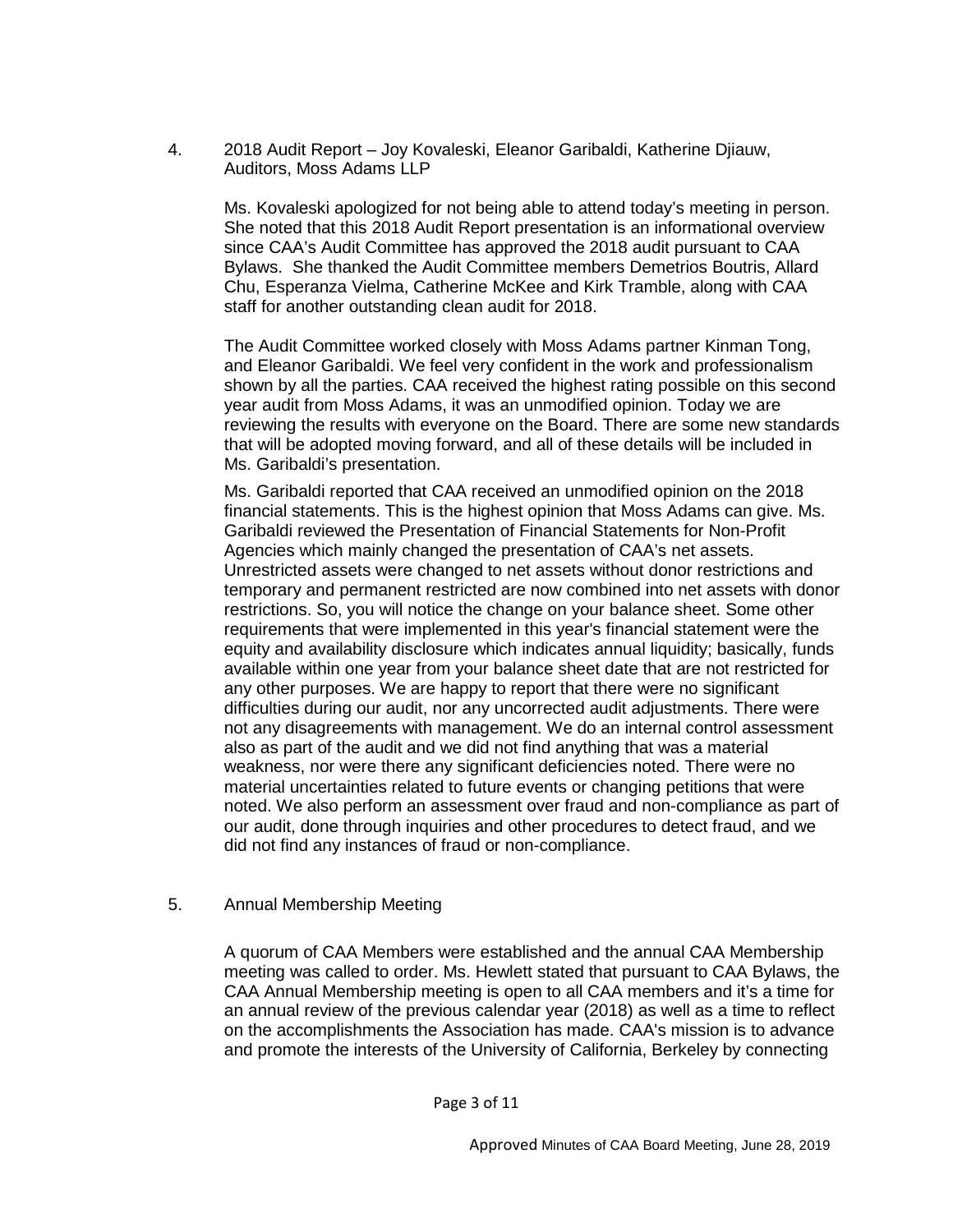alumni to their alma mater and to each other. We support the university by participating and volunteering in university and alumni activities, and acting as ambassadors and advocates on behalf of the university. Our organization has exercised strict discipline in terms of finances. This has been the third year that we have received a very high audit rating and that our operating budget has had a positive net revenue. We at once think realistically and innovatively.

CAA's Chief Operating Officer, Ms. Crumpler, noted that 2018 was the first year of the Association's five-year strategic plan. It goes from 2018-2022 and the vision statement is that all Cal alumni world-wide are connected and actively engaged with UC Berkeley for life. In 2017 we started out with about 167,000 alumni engaged, which is approximately 34% of contactable alumni. Our goal is to continue to engage alumni through our programs and services with the university. In 2018, we increased the number of alumni engaged to 178,000 and that was above target for the year. We have an alumni community of just over a half million alumni. CAA serves all Cal alumni, not just members or specific segments of the alumni community. Our strategic plan focuses on efforts to attract and serve the greatest number of alumni, strengthen our partnership with campus, and increase our financial resources. While we are growing the number of alumni who are engaged with CAA and the university and expanding that circle, it's also important for us to continue to engage alumni who are currently engaged with us. This re-engagement and nurturing of the current alumni who are engaged is very important to us.

CAA's strategic priorities include high-yield alumni engagement activities, connecting alumni to each other and to the university, ensuring that ALL Cal alumni are supported by CAA as we continue to grow in alignment and partnership with the campus, demonstrate to current students that the alumni community is a great way to stay connected to Cal, and continue to focus on our financial sustainability. When we talk about engagement, we're focused on our 11 different program areas, from membership to the Lair to Cal Discoveries Travel to The Berkeley Network, Scholarships and Alumni Chapters. In addition to the 11 program areas, we also count alumni who are receiving our monthly Cal Connection email and are opening it. For the strategic plan period of 2018-2022, we have projected an 18% increase in the total number of individual alumni engaged in our 11 programs and with our newsletter. In 2018, we exceeded our goal by about 7,000 alumni.

CAA's Chief Revenue Office, Mr. Terwilliger gave the attendees an overview of CAA's membership model. CAA is a membership-based organization tasked with assisting and engaging our alumni. We think about our membership office as the front-face of the Association and we focus on excellent customer service. Revenue-wise, we bring in just over \$1.5 million dollars in gross revenues and net just over a million dollars annually. Here's an overview of our 2018 due structure. We increased the annual membership fee from \$60 to \$75. We offer discounts for recent graduates and young alums and seniors. On the Life Membership side of things, the rates did not change in 2018, but we increased rates back in February from \$750 to \$1,000. We kept the recent grads at \$500.

Page 4 of 11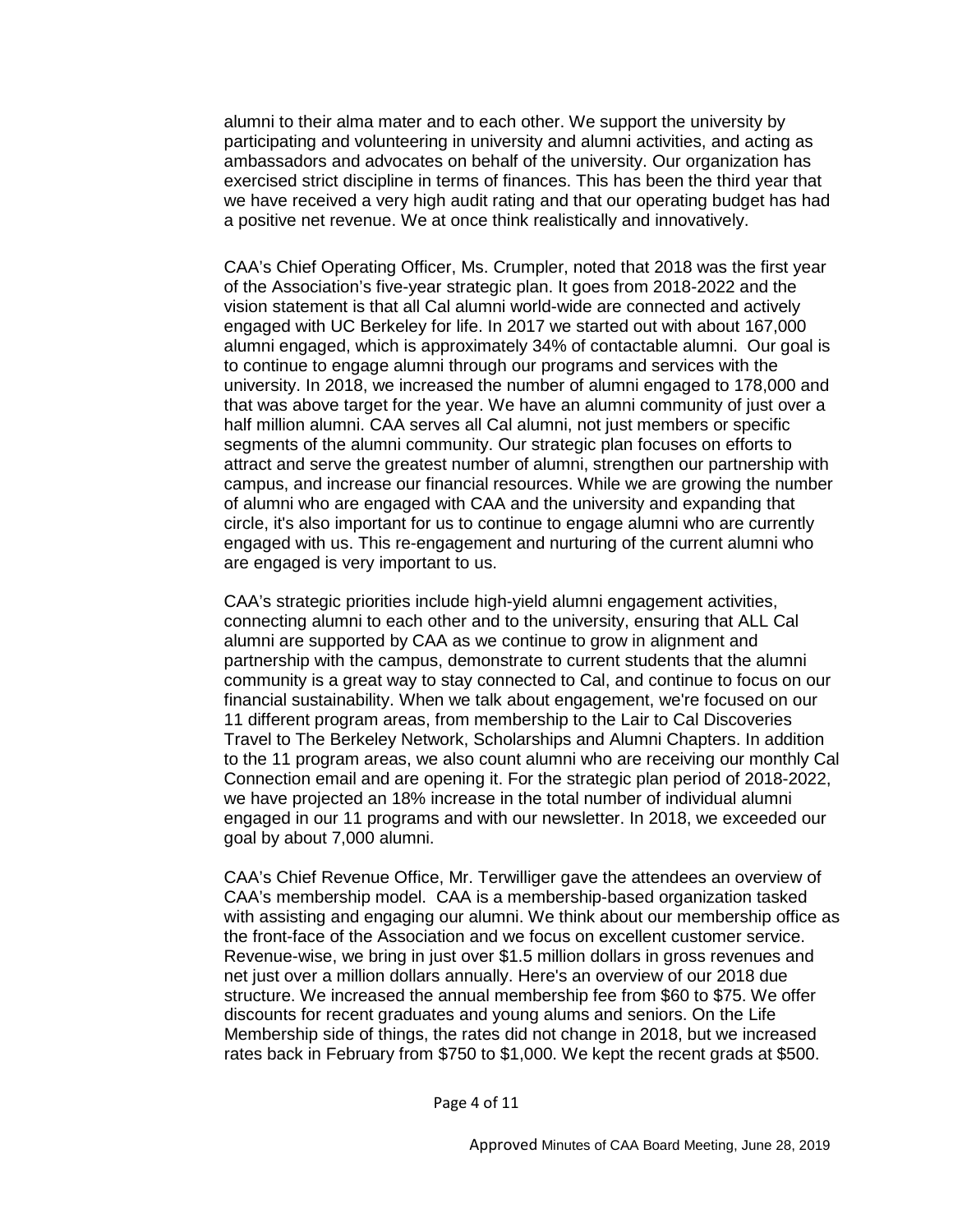The Golden Bear Life Membership upgrade is \$300. We've been hovering over the last 6 years between 98,000 and 101,000 members. At the end of 2018, we were just over 100,000 members. Unfortunately, a lot of our members are getting older and passing on so we lose about 1,500 - 2,000 members on an annual basis, our biggest challenge is replenishing that number every year. We have an outbound salesperson in the organization who is engaging with almost 22,000 alumni through email and phone calls, bringing in \$124,000 in 2018. Our staff members in the membership office are not just talking to members, but they are talking to all Cal alumni and engaging with non-members as well. Unrestricted giving means that we can spend those dollars in our operating budget.

People contribute to our CAA Fund, which is nearly \$600,000 a year, and that money goes straight into our operating budget which helps us invest in our mission. If you get into some of the fundraising for scholarships, those are restricted dollars, so they're allocated for a specific purpose, we have to spend the money for that specific purpose and ensure that the dollars that comes from scholarships goes right back to scholarships.

The Lair of the Golden Bear family summer camp is the biggest gross revenue stream for the organization. Wildfires are an issue for the Lair of the Golden Bear. Last summer, three weeks of family camp were impacted by smoke. We are now providing Lair travel insurance and we are trying to find more solutions to handle these smoky situations. In 2019, there are 15 weddings planned at our Pinecrest property. The wedding business has been diversifying revenue stream for CAA.

The largest net revenue contribution in the organization is the Business Development department at approximately \$1.7 million dollars plus another \$160,000 dollars in *California* magazine advertisements. From a gross revenue standpoint, we are close to \$2 million dollars and we net \$1.4 - \$1.5 million on that operation. We lost \$450,000 dollars annually from our credit card deal because of changes in that industry. I'm happy to report that we've made all of that up and more through other revenue sources.

Cal Discoveries Travel is one of our fastest growing programs. The net revenue from Cal Discoveries Travel used to be about \$250,000 and that number has doubled over the last few years. Alumni House is being rented out to generate revenue. The amount of events being held in rented spaces in Alumni House to generate revenue is just phenomenal. On the magazine side, we're switching to digital, and magazine ads are becoming a challenge.

CAA's Chief Program Officer, Anh Tran, gave the Membership an overview of CAA's programming and alumni engagement in 2018. Approximately 3,500 alumni were engaged in 2018 in everything from sporting events, collaborating with Cal Athletics for tailgates, Hoops Parties, community events, theater event. We've worked closely with the university for Berkeley Charter Gala, so in 2018 we had about 300 alumni and friends attend that event honoring our Alumnus of the Year, Kevin Chou '02.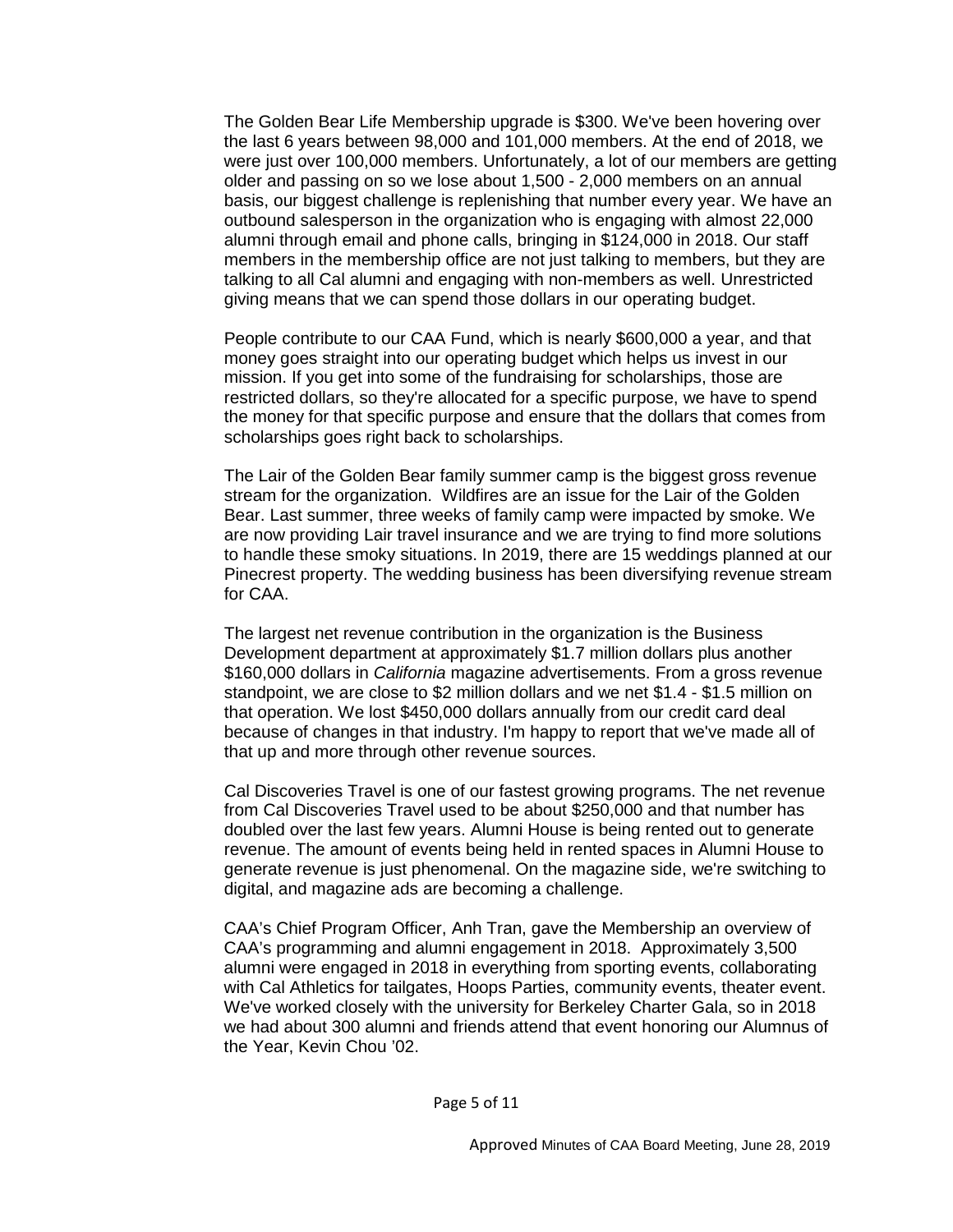CAA does a lot of work to collaborate/coordinate with and support campus partners. We were just in Sacramento working with Government and Community Relations on Advocacy. We work heavily with our Cal parents and various professional business schools, including Berkeley Law. We've partnered with Gender Equity Resource Center to do Pride Parade. Last year we held the first ever LGBTQ Alumni Brunch for Homecoming. Currently, we have 77 chartered alumni chapters. We have geographic chapters, affinity chapters, and cultural chapters, which are the heart and soul of our alumni engagement efforts. We also have 20 online alumni communities, which oftentimes are on the way to becoming a formal chapter. The chapters work with New Student Services to welcome all new students and support low-income, under-served, and underrepresented students.

Golden Bear Orientation (GBO) is a ten day mandatory orientation for all incoming students in the fall. We do an Alumni Career Fair Networking Mixer with students on Memorial Glade. Last year was the first year that we launched two new virtual tools. We engage over 4,000 alumni through our programs and almost 2,000 of them are young alumni. We launched Berkeley Career Network with the Cal Career Center last August and we now we have about 2,000 alumni participating in the online tool that allows alumni to connect to each other and students using the Peoplegrove app. The Career Center runs industry-specific events for students, and we have alumni come to them in order to network with students.

Cal Alumni Student Association engaged 2,000 alumni volunteers to support students. CASA had parents as well as incoming students come to Cal for two weekends in April. During GBO, CASA also encourages all students to come to a welcoming party/invitation to CAA. Last year, they had about 550 students attend.

Last year we awarded more than \$2,000,000 in scholarships. In 2018, CAA donor Mary Tuncer gifted \$1,000,000 specifically for TAAP and transfer student scholars. AEX, our Alumni Engagement Expansion Initiative, made possible the development of intentional alumni student engagement infrastructure at CAA. We now have data for all of our programs and databases. We have expanded alumni volunteer opportunities to support student recruitment. We rebuilt our Cal Advocacy Program and work closely with Government Relations to see how alumni can get involved. We've increased revenue by increasing CAA membership.

CAA's Chief Operating Officer, Susie Cohen Crumpler, discussed the Association's centralized marketing and communications department with five full-time staff who manage all of the communications and marketing for all of our program areas as well as the institution as a whole. Highlights of 2018: our website is the most comprehensive place to find all of the information about our programs and services. We closely monitor our monthly traffic and views and how much time people are spending on our website. It's interesting that two out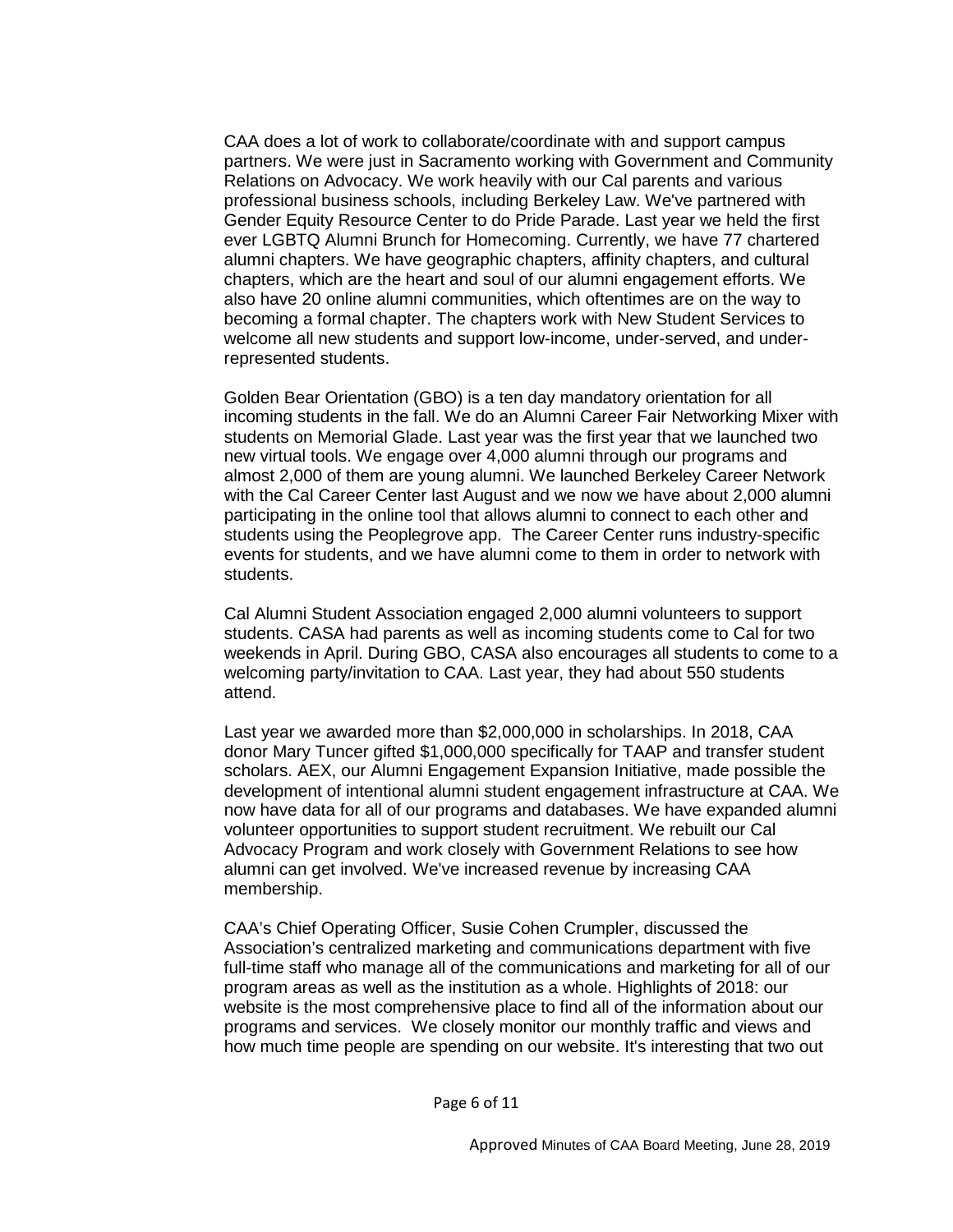of five visitors are visiting the site from their mobile device. We focus on three social media platforms: Facebook, LinkedIn, and Instagram, which feature content that is a mix of intellectual and fun-spirited and that reflects what's happening at UC Berkeley and the Cal Alumni Association. Cal Connection Newsletter is a monthly newsletter that goes out to over 174,000 Cal alumni, and Cal enthusiasts. *California* magazine sees the most page views and represents 38% of the page views on our site. This section of our website has been growing since we launched it five years ago. It not only regenerates content from the printed magazine, but generates news and timely stories on a daily and weekly basis. In 2018, we had a shift-over of editors. Long-time editor Wendy Miller retired and Patrick Joseph is now the editor-in-chief. We did a refresh design in the spring as well.

CAA's Chief Financial Officer and Controller, Ann Truong, gave the membership an overview of CAA's 2018 financials. In 2018, CAA's total assets were \$36,000,000. Only one-third of our assets are in liabilities. CAA is very strong financially. The Life Membership Fund is \$15 million dollars. For every dollar that we take in, we spend only 19 cents in overhead in administration and 3% in fundraising. The rest goes towards our program work.

Mr. Mart adjourned the Annual Membership portion of the meeting.

6. Public Comment

Mr. Mart asked if there was any public comment. There was no public comment.

The Board broke for lunch from 12:00pm – 1:00pm.

7. Alumni House Facility Report – Bob Sproul, Clothilde Hewlett

Mr. Sproul shared an update of the work of the CAA Facility Advisory Committee that was formed a little over a year ago. The first thing we have decided is that building a new facility is not an option at this point. It would cost \$60-\$100 million and, as mentioned earlier today, the Chancellor does not want any campus units or partners raising money during the campus campaign. The committee has determined to build on a previous feasibility study that CAA commissioned, the primary objective is to look at Alumni House expansion to enable all Berkeley staff to work in one location. CAA rents office space for 30 employees at 2440 Bancroft Way which costs \$10,000/month. The lease expires in 2021 so CAA needs to determine if we will renew the lease or find the means to move all staff to Alumni House. We are requesting the approval of \$45,000 from the Life Membership Fund to update the feasibility study. We are looking to make Alumni House more welcoming and efficient for both staff and alumni. Once we get the revised feasibility study, we estimate the improvements will take approximately 3 to 5 years and are budgeting \$450,000 to improve the HVAC as well \$225,000 for interior space modifications, paint and new carpeting.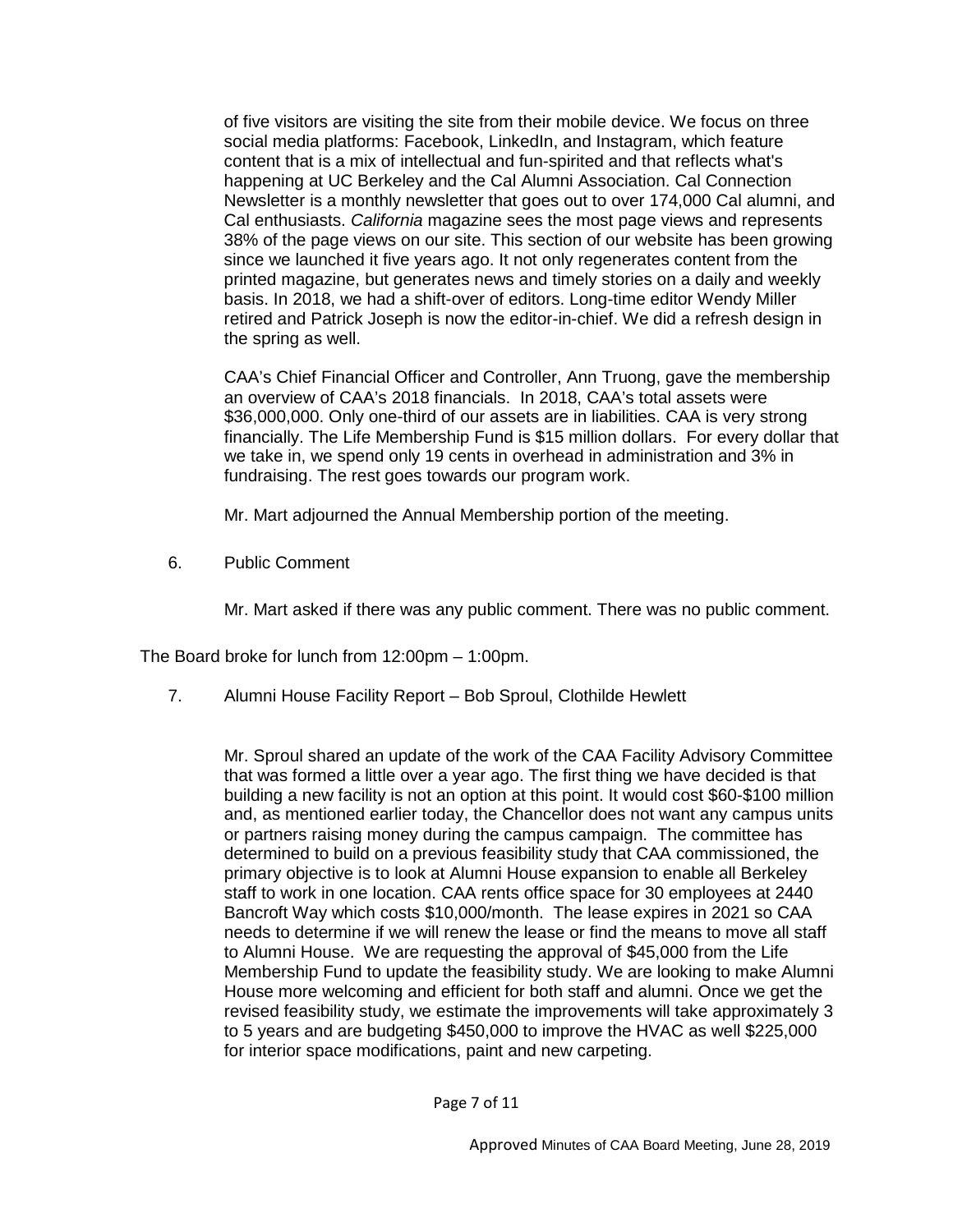Ms. Hewlett noted that a number of electrical engineers have assessed the the electrical and HVAC system issues at Alumni House and that is how we derived \$450,000 budget. The HVAC is an action item by itself and the feasibility study is the second action item.

Ms. Pouchot noted the concern of the Board is that we would like to replace the HVAC but not want to do redundant work in five years. We want to make improvements to Alumni House as soon as possible so that the workplace of our staff and visitors is comfortable. Ms. Crumpler noted that an investment in a new HVAC system would be incorporated into any new improvements to Alumni House and that the existing system would carry over to the new section of Alumni House once the expansion project is completed.

M/S/A: The CAA Board of Directors approved the expenditure of \$650,000 to improve the HVAC (\$425,000) and electrical systems at Alumni House, and, in addition, to make building and office upgrades (\$225,000) at Alumni House and the CAA office space at 2440 Bancroft Way. Funds will be withdrawn from the Life Membership Fund and are not subject to repayment.

M/S/A: The CAA Board of Directors approved \$45,000 to procure a revised feasibility study. Funds will be withdrawn from the Life Membership Fund and are not subject to repayment.

8. Legislative Update – Clothilde Hewlett

Ms. Hewlett noted that she had just come back from a great Cal in Sacramento event where she was joined by CAA Director Kirk Tramble and Associate Director of Alumni Engagement, David Smith. The event celebrated all the Cal alums who have either worked in the legislature or executive branches, as well as our current students that are working in fellowships and internships. We had over 200 alums and students attend the event. Many of those staffers were also CAA Alumni Scholars. If you want to have a significant impact in Sacramento and receive more state funding, diversity is a key story that must be told. CAA's scholarship programs support low-income and under-represented and minority students, who represent the diversity that our campus and legislature want to see. CAA goes beyond providing money for our scholarship programs, we have extensive programming that support our scholars while on campus. On October 5th, we are going to be celebrating the 20th Anniversary of The Achievement Award Program.

Ms. Hewlett noted that a significant shortfall is expected in the 2019-2020 UC budget because the Budget Act of 2018 only provided one-time funds for UCs mandatory operations. There will probably be significant cut backs happening throughout campus, from student services, which particularly have an impact on low-income students. This negatively impacts diversity on campus. As the oldest campus in the UC system, Cal is facing significant seismic issues. The funds generated by the upcoming campus campaign will be directed to the most critical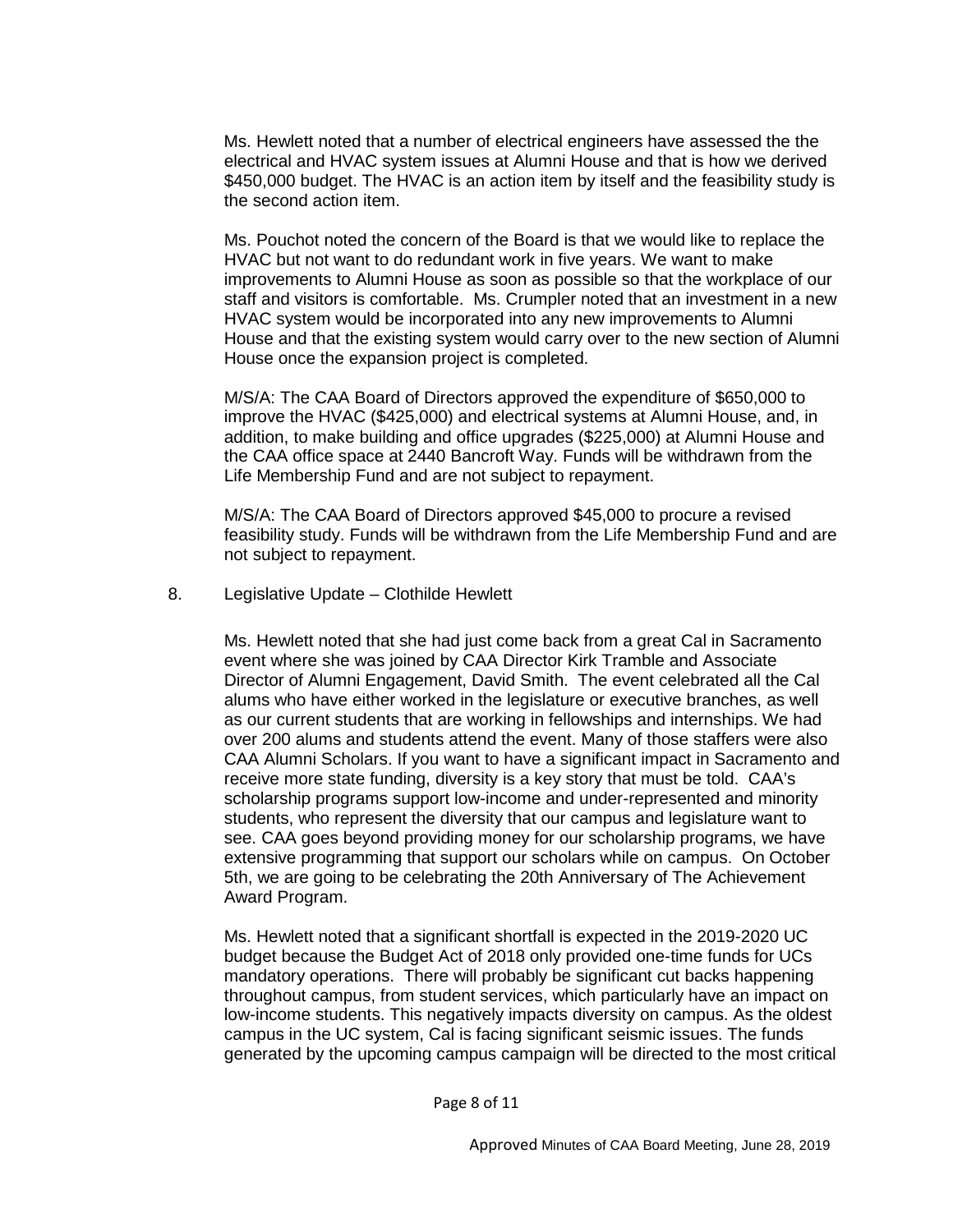buildings on campus and philanthropy is going to be very important moving forward. CAA will play an important role supporting the campus capital campaign from an advocacy perspective in terms of telling the student and alumni stories that motivate support in the legislature.

Because there will most likely be a UC budget shortfall, the Higher Education Facilities Bond Act of 2020 is a critically important piece of legislation as it will provide \$8 billion dollars and capital improvements and it would be split between the UCs and CSUs. That funding is absolutely needed. CAA is the only alumni association among the UCs that can advocate for that bond if it passes out of the legislature and placed on the ballot. Because the UCs are state entities, their employees cannot advocate for a bond measure. However, because CAA is an independent 501(c)(3) nonprofit and self-funded organization, our employees are not paid by the state or by UC Berkeley. As such, CAA is legally allowed to advocate for the bond. We are a much needed resource not just for the university but for all UCs. Right now, the Higher Education Facilities Bond is in legislation.

M/S/A: The CAA Board of Directors approved the support of a Higher Education Facilities Bond Act of 2020.

9. Regent Report – Jason Morimoto

Mr. Morimoto discussed the Professional Degree Supplemental Tuition for the Berkeley Haas MBA Program will grow at 3% for in-state and 9% for out-of-state. Currently, the cost for in-state and out-of-state students to attend the MBA Program is roughly the same, \$61,000. Its purpose is to grow the CA resident enrollment by 45% over a five-year time frame and also to target Financial Aid and Scholarships. Diversity among students and especially among faculty has not improved much over this past decade. The current upper Hearst parking facility, adjacent to the Goldman School of Public Policy's buildings, is underutilized and will be demolished and replaced with a new parking structure. The residential component will be 150 units and 5 stories over the parking structure, and a new academic building will be built for the school. This was approved by the Board of Regents to go forward as part of the long-range development plan for Berkeley. In public comment, the mayor of Berkeley opposed the project, so it received a lot of additional attention and review. From my understanding, the city of Berkeley was looking for more financial support from the campus to the city for the increase of both traffic and public usage of city infrastructure.

In terms of leadership changes across UC, it was announced that Cynthia Larive will be the 11th chancellor of UC Santa Cruz. Nathan Brostrom will become UC Merced's new interim chancellor on August 15th for up to a year, while a search goes on for a permanent chancellor for the campus. Paul Jenny, the current CFO of UCSF will also serve as interim CFO for UCOP during this particular time, and after the search is conducted, Mr. Brostrom will return as CFO for UCOP. One contentious topic of discussion in public comment was the approval to increase undergraduate, non-resident supplemental tuition for 2019-2020. It was argued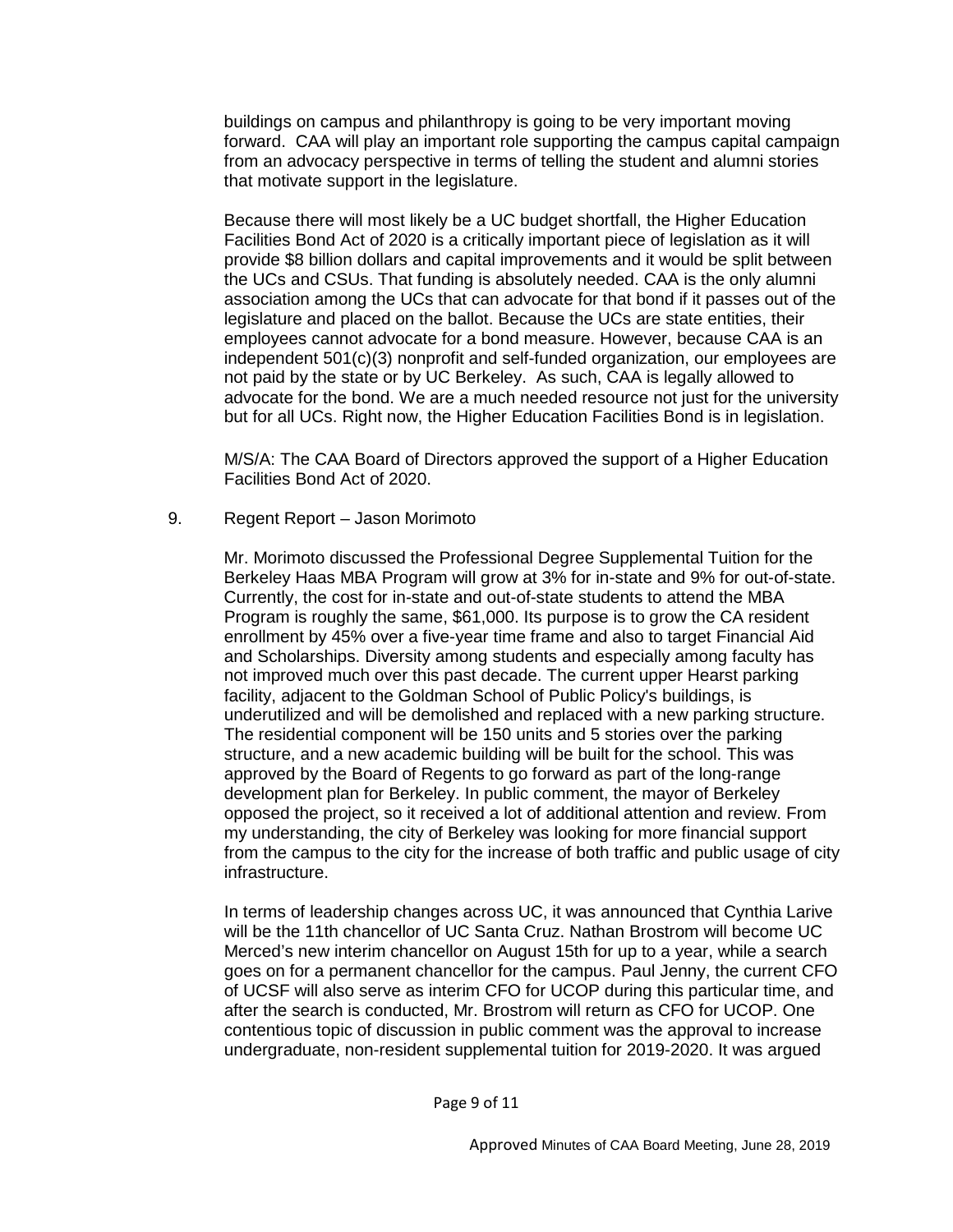that the 2.6% increase would potentially lower the number out-of-state applicants applying to UC and would make UC only accessible to wealthy out-of-state students. The Regents were in favor of this proposal and so was I, because it is a critical component of the budget. It was shared at the very beginning of the budget cycle and only started to be pushed back on in the last couple weeks before we finalized the budget. Additionally, the income that comes from this is key to many of the campuses that have a lot of non-residents, including UC Berkeley. The last item I will mention is that in the news recently there has been a lot of conversation around UCSF to propose a partnership with Dignity Health. While this partnership proposal was called off on May 28th, I think there is a continuing need for the UCSF and broader SF community to increase capacity and services for its local population.

### 10. Oski Dining Hall / Insurance Update – Matt Terwilliger

In December of 2017, our propane tank provider did not fill up the propane tank at the Oski Dining Hall, which resulted in the heat shutting off, which resulted in a pipe bursting in the facility. The pipe burst lasted for five days before it was discovered. We had to set up a temporary dining facility for the Oski campers. We have two insurance companies that split the coverage on the Lair of the Bear. We've been working with the adjuster and the insurance companies and the broker. Due to the nature of the high costs of the replacement, we were required to get three bids on the project. One of the three bids was provided by the company that we've been using and are familiar with, Sierra Property Management. They did all the demo work on the facility. Green Anchors and Royce were the other two companies from which we received bids. The gross loss has been estimated at \$1.72 million dollars. The depreciation portion of that is around \$816,000. Our deductible was roughly \$10,000, so pretty minimal in the grand scheme of things. The net claim is around \$890,000. We've received payments of approximately \$453,000. The depreciation of \$860,000, you get paid that once you start the rebuild. What we are looking for from the Board today as an action item is to give Ms. Hewlett and myself the ability to finalize this insurance settlement. The rebuilding of the building could easily begin one year from now.

M/S/A: The CAA Board of Directors approved the authorization for CAA Executive Director and Chief Revenue Officer to accept the negotiated settlement terms.

11. Pinecrest Chalet Sale Update – Matt Terwilliger

CAA put the Pinecrest Chalet on the market thirteen months ago and have recently received two viable offers. The CAA Board approved the sale of the property at the April 26, 2019 Board meeting. We accepted the sale price at \$1.8 million dollars, \$500,000 down payment and CAA is financing the sale. The tough thing about the property is that, because it sits on Forest Service land, the land is not included in the sale and buyers cannot get financing for the purchase. If the Association sold the property for all cash, we'd probably get significantly less than the \$1.8 million dollars that we negotiated. In five years, at the interest rate